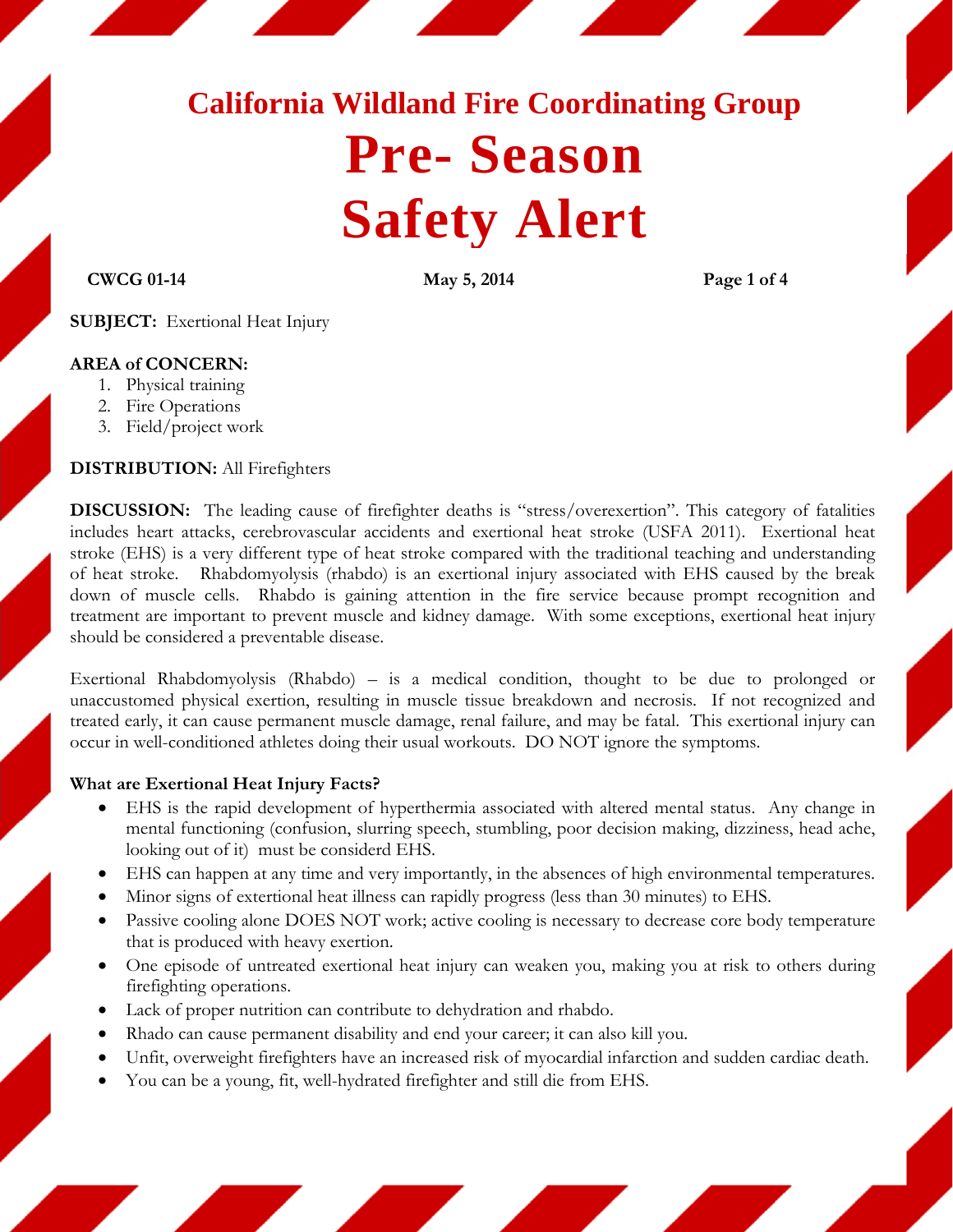**Page 2 of 4** 

#### **MITIGATION: What are the active cooling treatment strategies?**

For Exertional Heat Stroke, Heat Syncope and Heat Exhaustion:

- Remove all PPEs and immerse both hands and arms in ice cold water (this is the quickest way to lower core body temperature (consider using your ice chests as a practical option).
- Ice cold towels placed around the neck and over the head. It is a good idea to stock towels on the rigs.
- Drink ice cold electrolyte beverages.

- Excessive body temperature destroys brain tissue. Treatment must be rapid and immediate:
	- o Remove all PPEs and quickly cool the body (this is a top priority for a heat stroking firefighter).
		- Options for cooling include: Layering the body with ice cold towels and rotating the towels as needed; pouring cold water over the body and fanning to move cool air across the skin, apply ice cold packs to the body (back of neck, groin, and armpits).

# **What are the strategies that strengthen a fatigued firefighter and mitigate heat injury?**

# **Know Your Risk Factors:**

- Drinking or taking: high sugar content beverages, energy drinks, excessive caffeine intake, some weight loss products, creatine, ephedrine, alcohol, amphetamines, cocaine, and/or ecstasy.
- History of a previous heat injury.
- Motivation to push oneself past the point of exhaustion (warrior mentality).
- Reluctance to report issues or illness.
- Recently or currently taking decongestants, antihistamines, cholesterol lowering drugs (statins), diuretics, beta blockers, certain antibiotics (check with your personal physician).
- Having a recent respiratory or gastrointestinal virus.
- Having a recent medical procedure associated with dehydration or electrolyte disturbances.
- Lower level of fitness and/or higher percentage of body fat.
- Inadequate heat acclimatization.
- Skin conditions (sunburn, skin rash, etc.).
- Dehydration and/or inadequate nutrition.

# **Pre-hydration:**

- Dehydration before the event weakens you and sets you up for heat injury.
- Pre-hydrate daily by drinking at minimum 6-8 eight-ounce glasses of water in addition to liquids consumed during meals (8 eight-ounce glasses  $= 2$  quarts). This should include off-duty days. The body can't be dehydrated for four days and then regain cell and tissue hydration status within the first day of returning to work. You can drink lots of fluids, but it still takes time for the water to distribute to all the compartments of the body and provide the best benefit.
- Drink throughout the day, not at one time.
- Know your own sweat rate!
	- o Weigh yourself both before and after a challenging workout.  $(2 \text{ lbs. of weight loss} = approximately 1 \text{ liter of fluid loss})$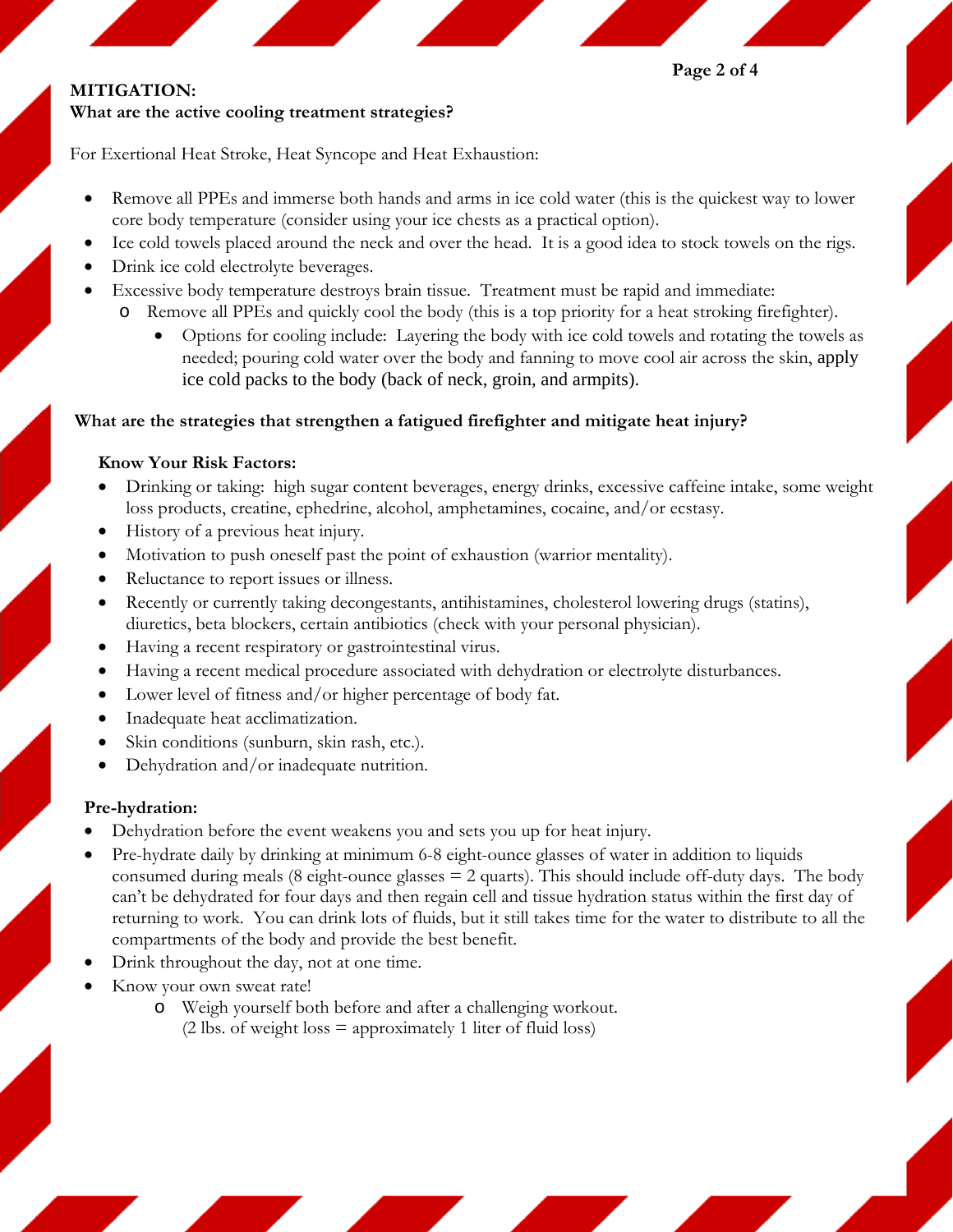**Page 3 of 4 Page 3 of 4** 

#### **Hydration**

- Firefighters engaged in arduous tasks can lose as much as 1-2 liters of fluid per hour.
- Replace sweat loss during an event by drinking, at a minimum, 1 liter of fluid for every 1 hour of exertion. (4 eight-ounce water bottles  $=$  approximately 1 liter).
- A general rule after one hour of work is adding in sports drinks (Gatorade) to replace carbohydrates, sodium and electrolytes. (1 twelve-ounce can of Gatorade followed by 3 eight-ounce water bottles equals approximately 1 liter).
- Never mix bottled Gatorade with water; it upsets the formula that is designed for easy digestion.
- Carry powdered Gatorade to add to water if bottled Gatorade may not be available.
- **"Energy" drinks such as Monster, Redbull or Rockstar can cause tachycardia and dehydration. They contribute to heat injuries and should not be consumed at fire incidents or in the emergency response environment.**
- Urine should be clear or very minimally yellow. Darker urine is the body's way of telling you it needs more fluids.

## **Heat Acclimatization**

- Heat acclimatization improves your tolerance to exertional heat loads.
- Start a heat fitness program that includes *gradual* daily workouts in the heat.
- Full acclimation takes approximately two weeks and must be practiced daily.

#### **Nutrition**

- Fire season is not the time to diet. Low Carb/high protein diets increase your risk of a heat injury.
- Graze throughout the day on healthy snacks, in addition to the standard three meals a day.
- Stock on-the-go carbohydrate supplements for quick fuel replacement.
- Caloric intake must be commensurate to what you expend during physical exertion. If not, you are at a greater risk for dehydration, heat injury and exertional rhabdo. The body needs calories to off-load heat by sweating. Calorie intake must be done with water intake to get the most out of your body's ability to lose heat. If possible, frequent, small feedings are best, but often difficult to do while working.

# **Crew Monitoring**

- **Use the "buddy system".**
- Watch for stumbles, confusion, and fatigue.
	- o If symptoms are noticed, have the person count backward from 10 to ascertain cognitive level. If heat injury is suspected, immediately start active cooling. Do not leave affected personnel alone. **Start EMS protocols**.

**Please review additional references from the NWCG Risk Management Committee web site located at: http://www.nwcg.gov/branches/pre/rmc/index.htm**